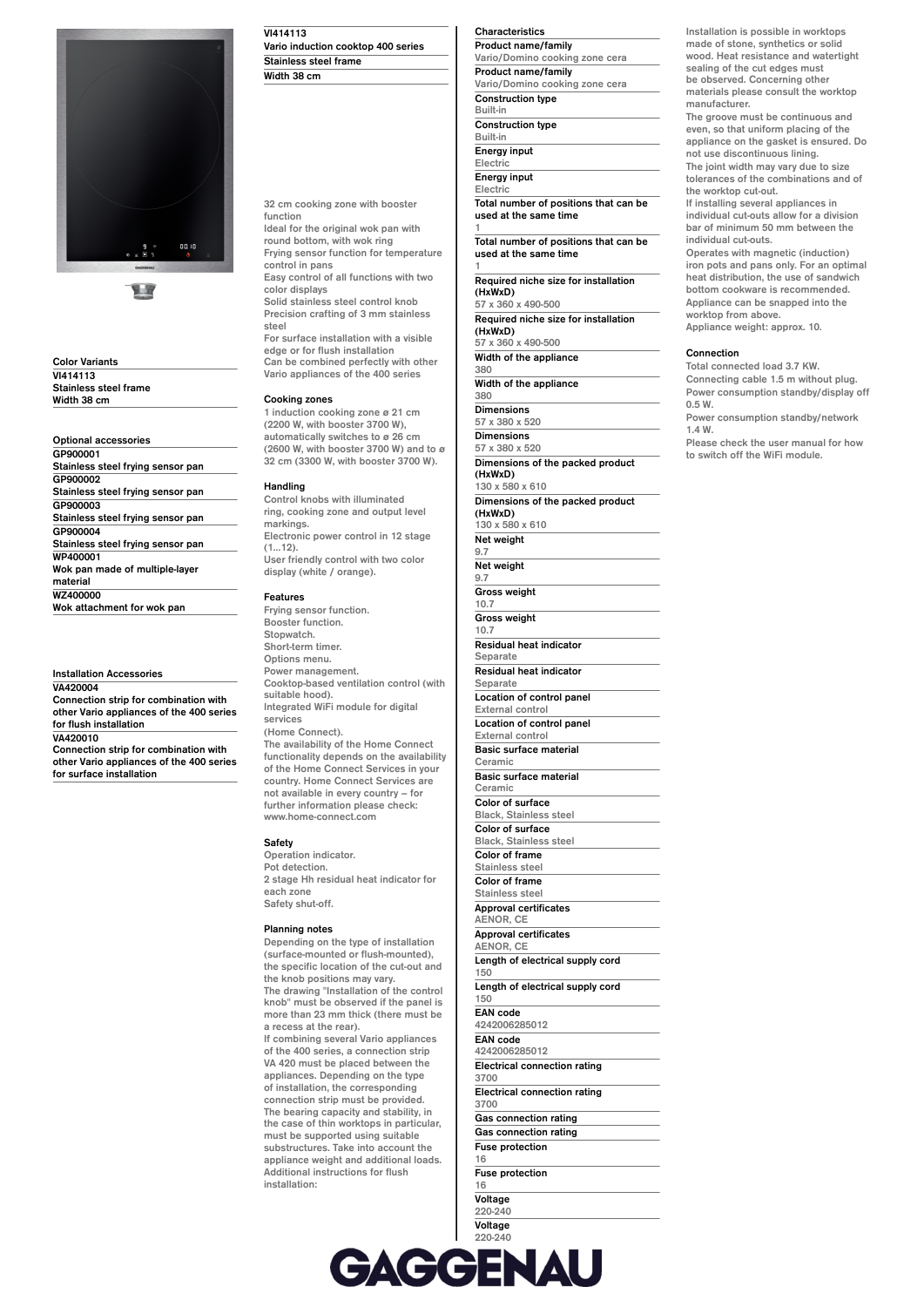**VI414113 Vario induction cooktop 400 series Stainless steel frame Width 38 cm created on 2022-06-14 Page 2**

Installation of the control knob; flush installation



measurements in mm







measurements in mm



**A:**  $3.5^{\circ.5}$ <br>**B:** Fill with silicone measurements in mm





measurements in mm